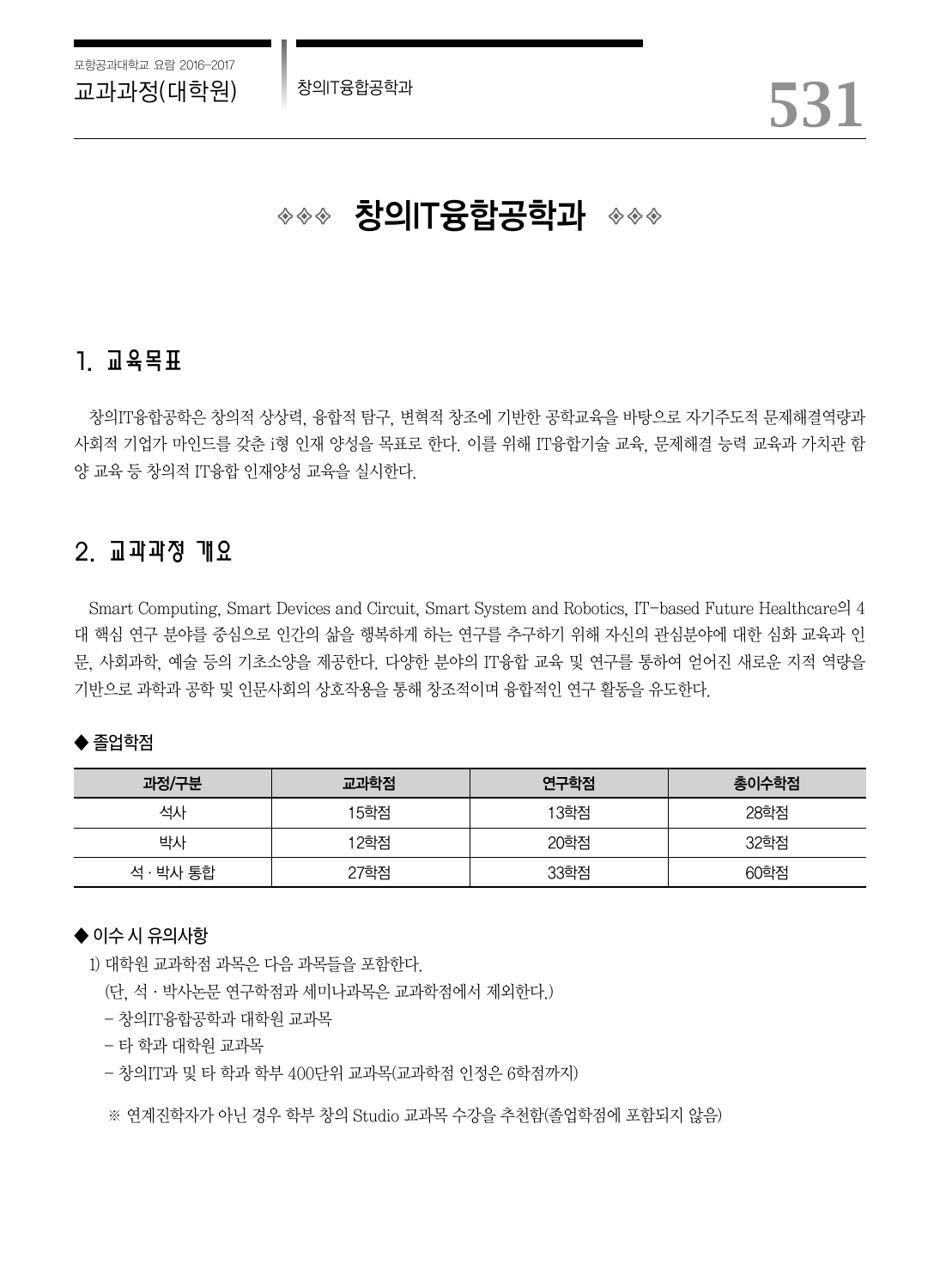## 3 전공과목 일람표

| 이수구분 | 학수번호            | 교과목명                       | 강의-실험-학점    |  |  |  |  |  |
|------|-----------------|----------------------------|-------------|--|--|--|--|--|
|      | CITE501/CSED504 | 고급운영체제                     | $3 - 0 - 3$ |  |  |  |  |  |
|      | CITE502/CSED518 | 자연언어처리를 위한 언어학 기초          | $3 - 0 - 3$ |  |  |  |  |  |
|      | CITE503/CSED521 | 퍼지 및 지능시스템                 | $3 - 0 - 3$ |  |  |  |  |  |
|      | CITE504/CSED526 | 데이터마이닝 입문                  | $3 - 0 - 3$ |  |  |  |  |  |
|      | CITE505/EECE553 | 신경 컴퓨터 입문                  | $3 - 0 - 3$ |  |  |  |  |  |
|      | CITE506/EECE558 | 반도체 결정성장                   | $3 - 0 - 3$ |  |  |  |  |  |
|      | CITE507/EECE564 | 선형시스템이론                    | $3 - 0 - 3$ |  |  |  |  |  |
|      | CITE508/EECE571 | 초집적회로 시스템 설계               | $3 - 0 - 3$ |  |  |  |  |  |
|      | CITE509/EECE579 | 정보 및 통신보안                  | $3 - 0 - 3$ |  |  |  |  |  |
|      | CITE510/EECE560 | 나노전자소자 및 양자역학              |             |  |  |  |  |  |
|      | CITE511/TIMP503 | 기술혁신경영                     |             |  |  |  |  |  |
|      | <b>CITE512</b>  | 창의융합스튜디오                   |             |  |  |  |  |  |
| 전공선택 | CITE531/EECE557 | 화합물반도체소자                   | $3 - 0 - 3$ |  |  |  |  |  |
|      | CITE601/CSED605 | 실시간 시스템                    | $3 - 0 - 3$ |  |  |  |  |  |
|      | CITE602/CSED610 | 정보검색                       | $3 - 0 - 3$ |  |  |  |  |  |
|      | CITE603/CSED611 | 기계번역                       | $3 - 0 - 3$ |  |  |  |  |  |
|      | CITE604/EECE651 | Computational Intelligence | $3 - 0 - 3$ |  |  |  |  |  |
|      | CITE605/EECE653 | 반도체 공정론                    | $3 - 0 - 3$ |  |  |  |  |  |
|      | CITE606/EECE659 | 비선형 시스템 이론                 | $3 - 0 - 3$ |  |  |  |  |  |
|      | CITE607/EECE664 | 시스템 식별론                    | $3 - 0 - 3$ |  |  |  |  |  |
|      | CITE608/EECE667 | 초집적회로해석 및 설계소프트웨어          | $3 - 0 - 3$ |  |  |  |  |  |
|      | CITE609/EECE672 | 선형최적제어                     | $3 - 0 - 3$ |  |  |  |  |  |
|      | CITE611/TIMP603 | 전략혁신경영                     | $2 - 0 - 2$ |  |  |  |  |  |
|      | CITE612         | 융합기술혁신                     | $2 - 0 - 2$ |  |  |  |  |  |
|      | CITE700A-Z      | 창의IT특론 A/Z                 | 가변학점        |  |  |  |  |  |
|      | CITE801/EECE802 | 공학논문작성법                    | $3 - 0 - 2$ |  |  |  |  |  |
|      | CITE802/EECE803 | 연구논문발표연습                   | $3 - 0 - 2$ |  |  |  |  |  |
|      | <b>CITE599</b>  | 창의T세미나                     | $1 - 0 - 1$ |  |  |  |  |  |
|      | <b>CITE699</b>  | 석사논문연구                     | 가변학점        |  |  |  |  |  |
| 연구과목 | CITE799A~D      | 창의IT개별연구                   | $0 - 3 - 1$ |  |  |  |  |  |
|      | <b>CITE899</b>  | 박사논문연구                     | 가변학점        |  |  |  |  |  |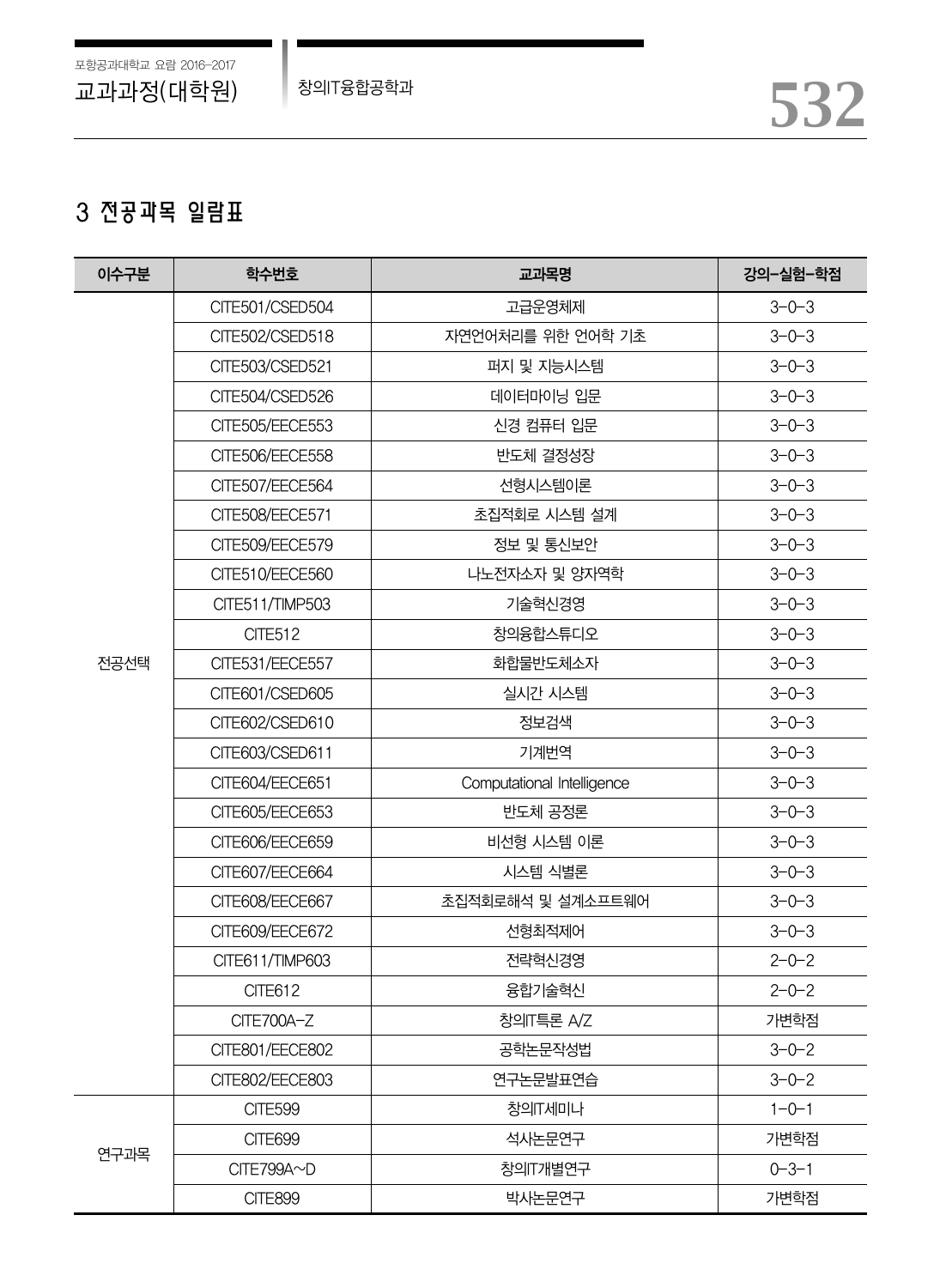## 4. 교과목 개요

CITE 501/CSED 504 고급운영체제 (Advanced Operating System) ··················(3-0-3) 기능상으로 완전한 micro-kernel 운영체제의 자세한 구조 및 실현 방법에 대해 배운다. 이를 위해 동시성 관리기법, 메모 리 관리기법, 파일 시스템, 네트워킹 등의 기초이론을 습득한다.

CITE 502/CSED 518 자연언어처리를 위한 언어학 기초 (Linguistics Basis for Natural Language Processing) ·(3-0-3) 인간의 언어능력을 어떻게 기계화할 수 있는 가를 연구하는 자연언어처리 분야의 기초입문과목이다. 우선 언어학 용어 및 개념을 강의하고, 특히 정보처리(기계화) 관점에서 한국어 문법을 소개한다. 한글을 포함한 다국어 문자 처리 기법을 강의 하며, 텍스트 처리 기법을 위하여 여러 문법 이론 및 언어 분석 모델 등을 소개한다. 또한 이들 기법들이 응용분야로서 기 계번역, 정보검색 등에 어떻게 응용되는지를 소개한다.

CITE 503/CSED 521 퍼지 및 지능시스템 (Fuzzy and Intelligent Systems) ··················· (3-0-3) 본 강의는 크게 두 가지 내용을 다룬다. 하나는 퍼지 및 신경망 시스템의 구조 및 동작원리를 이해하고 이의 구현 방안을 알아본다. 다른 하나는 이들 퍼지시스템, 신경망 시스템, 진화 알고리즘 등을 결합한 계산학적 지능 시스템의구현방안과 이를 여러 최적화 문제(시간열 예측, 최적 주행 경로 결정, 최적분류기 설계)등에 응용하는 방안을 알아본다.

CITE 504/CSED 526 데이터마이닝 입문 (Introduction to Data Mining)·················(3-0-3) 데이터마이닝이란 대용량의 데이터를 효과적으로 분석하여 의미 있는 지식을 추출하기 위한 기술을 다루는 분야이다. 본 과목에서는 구체적으로 데이터 전처리 (data preprecessing), 웨어하우징(warehousing)과 OLAP, 빈번패턴과 관계분석 (frequent pattern and association analysis), 분류 및 예측 (classification and prediction), 군집 (clustering), 랭킹 (ranking) 등의 내용을 다룬다. 선수과목은 없으나 확률통계에 대한 기본 지식이 필요하고, 학부 3,4학년과 대학원생들을 대상으로 하며, 데이터베이스 과목과 같이 듣기를 권유한다.

CITE 505/EECE 553 신경 컴퓨터 개론 (Introduction to Neural Networks) ···············(3-0-3) 인간 두뇌의 구조를 모방한 신경 컴퓨터의 구조, 학습이론, 응용, Multilayer Perceptron and Backpropagation Learning, Neural Network Design Using Particel Swarm Optimization, Radial Basis Function Network, Support Vector Machine, Clustering Network, Associative Memory Network, 패턴인식과 로봇응용.

CITE 506/EECE 558 나노반도체 소재공학 (Advanced Materials for Nano Semiconductor)········(3-0-3) 결정성장이론, bulk 결정성자, 액상에피탁시(LPE), 기상에피탁시(VPE), 유기금속 에피탁시 (MOVPE), 분자선 에피탁시 (MBE) 등을 배우고, 결정성장의 계산기 시뮬레이션, 결정 평가 방법 등을 다룬다.

CITE 507/EECE 564 선형시스템이론 (Linear System Theory) ···························(3-0-3) 선형시스템의 state space 묘사기법, Lyapunov stability, BIBO stability, 가제어성(controllability), 가관측성 (observability), single-input 시스템과 multi-input 시스템의 고유치 지정(eigenvalue assignment) 기법에 의한 상태변 수 궤환제어기의 설계, 관측기(observer)의 설계 및 decoupling 기법 등을 다룬다.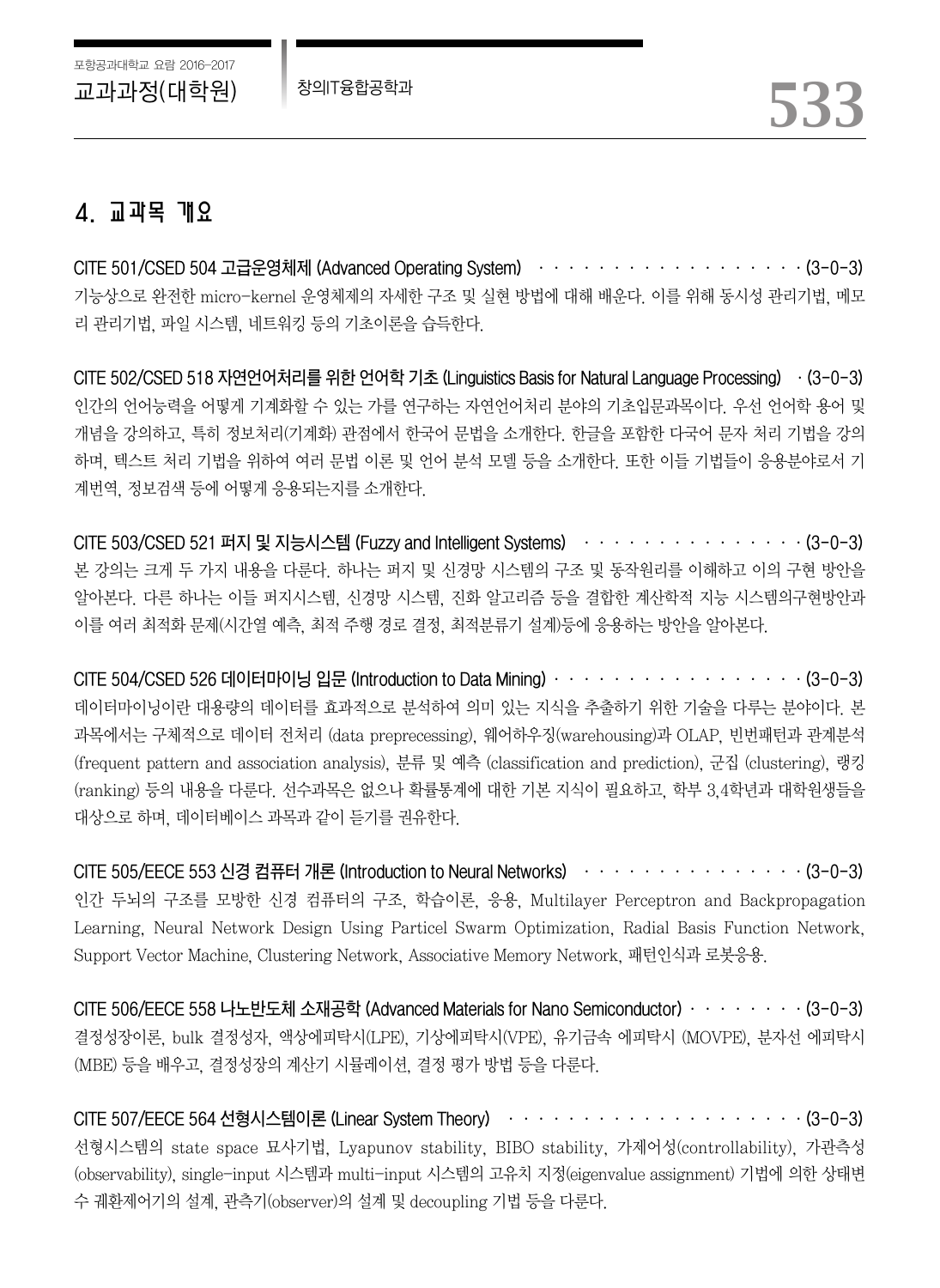CITE 508/EECE 571 초집적회로 시스템 설계 (VLSI System Design)··················(3-0-3) 초집적회로 시스템의 top-down 및 bottom-up 설계 방법, 초집적회로 구조, systolic arrays, self-timed systems, VLSI의 발달 추세 등을 다루고, custom-design, standard cell, gate arrays 설계상의 tradeoff를 취급한다. 시뮬레이 터, graphic editor 등의 VLSI 디자인 tool을 사용하여 실제로 시스템을 설계한다.

CITE 509/EECE 579 정보 및 통신보안 (Information and Communication Security) ···········(3-0-3) Cryptographic algorithm과 protocol을 공부하고, 이들의 privacy protection, message authentication, identity verification, digital signature 등에 대한 응용을 알아본다.

CITE 510/EECE 560 나노전자소자 및 양자역학 (Nano Electronics and Quantum Mechanics) ······(3-0-3) This course covers analysis of semiconductor surface, quantum state, conduction mechanism at surface, optical properties and elastic properties, surface processing technique and device application.

CITE 511 기술혁신경영 (Technology & Innovation Management) ··························· (3-0-3) 기술과 혁신 경영은 21세기 기업의 최대 과제이자 경쟁력 확보의 핵심이다. 기술기반의 혁신을 위한 다양한 모델, 기법 및 사례들과 경영 혁신, 특히 비즈니스 모델의 혁신을 통한 새로운 경쟁력 확보의 기법과 사례들을 학습한다. 팀 프로젝트와 그룹 토의, 외부 전문가들의 특별 강연 등을 통하여 이론과 실무에 필요한 능력과 노하우를 갖추도록 한다.

CITE 512 창의융합스튜디오 (Creative Convergence Studio) ······························(3-0-3) 인문사회와 예술과 공학적 주제를 다루는데 있어 다양한 주제와 영역을 설정하여 각각의 지식의 안목과 감각을 배운다. 그 러기 위해 각 주제별로 담당하는 교수의 접근 방법론을 다양하게 체험하고 그것에 알맞은 시제품과 서비스를 기획하고 정 교하지는 않지만 시제품도 제작하는 시간을 갖는다. 5주는 과학사회학적 방법, 5주는 지속발전가능성의 개념으로, 5주는 게임과 놀이를 통한 주제로 진행된다.

CITE 531/EECE 557 화합물반도체소자 (Compound Semiconductor Devices) ·············(3-0-3) 화합물 반도체의 기본물성, 새로운 화합물 프로세서 기술 등을 배우고, 초고속소자(예, HEMT, MISFET), 화합물 반도체 회로 분야 등을 학습한다.

CITE 601/CSED 605 실시간 시스템 (Real-time Systems) ······························(3-0-3) 실시간 시스템의 전반적인 이해를 증진하기 위해 개념정의, 시스템 설계, 스케쥴링 및 자원할당, 그리고 통신 측면에서의 기초이론을 습득한다.

CITE 602/CSED 610 정보검색 (Information Retrieval) ································· (3-0-3) 텍스트 문헌들의 자동색인 및 검색을 위한 자료구조, 알고리즘을 배운다. 또한 문서들의 자동분류 및 자동요약 기법들에 대해서도 다룬다.

CITE 603/ CSED 611 기계번역 (Machine Translation) ·································· (3-0-3) 텍스트 자동번역 시스템이나 대화체 자동통역 시스템 구축을 위한 여러 가지 방법론들로서 규칙기반 시스템 (Rule-based MT)과 말뭉치기반 시스템 (Corpus-based MT)을 강의하며 번역 시스템의 평가 방법론에 대해서도 다룬다. 또한 이를 바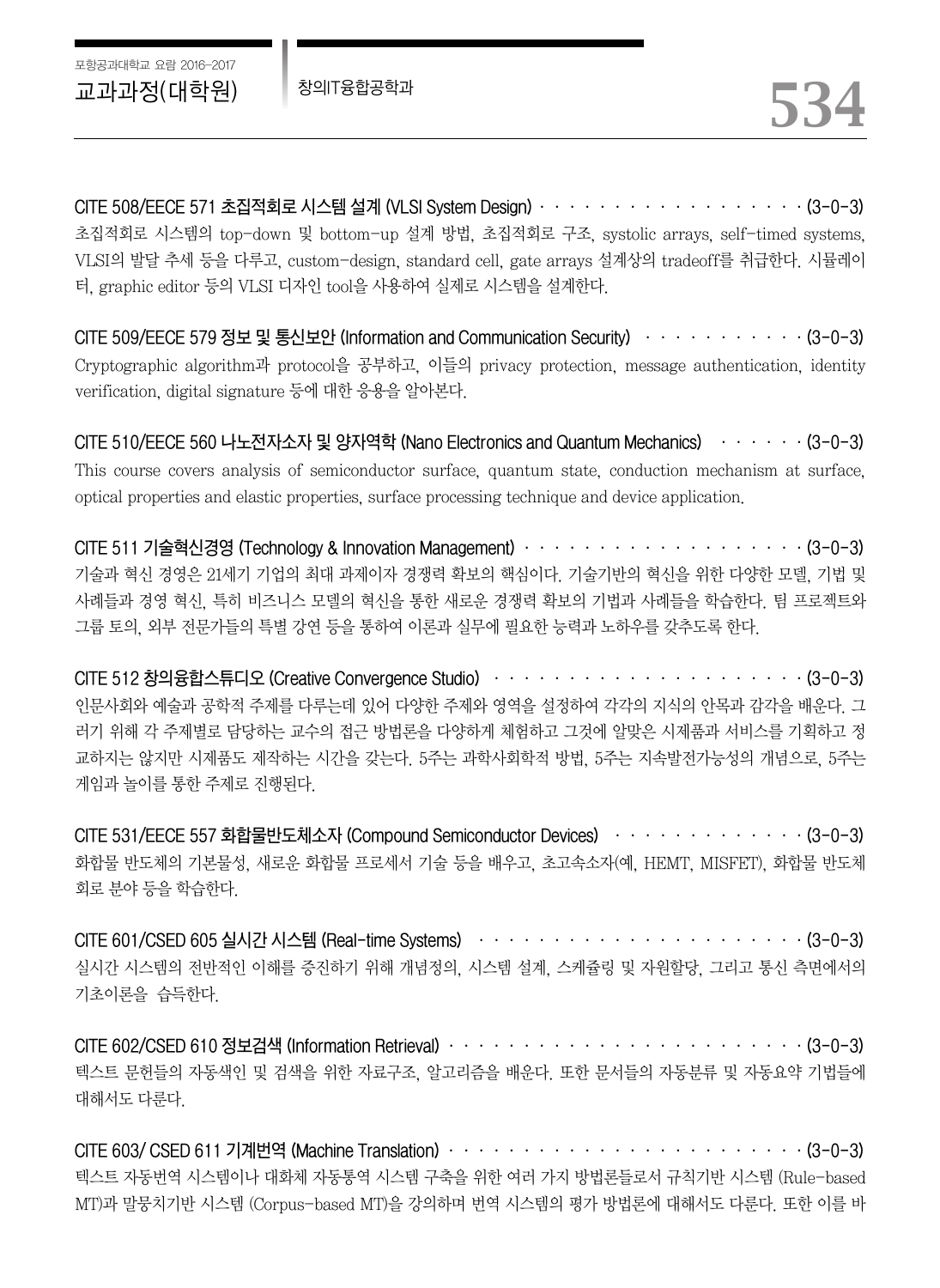탕으로 기존의 대표적인 실용 시스템들을 상호 비교, 분석해 봄으로써 기계번역 시스템에 대한 평가 및 설계 안목을 높인다.

CITE 604/EECE 651 Computational Intelligence  $\cdots \cdots \cdots \cdots \cdots \cdots \cdots \cdots \cdots \cdots \cdots \cdots \cdots$ 인간이 불확실한 환경과 부정확한 데이터에도 불구하고 놀라운 축론과 학습, 최적화 성능을 내는 과정을 컴퓨터 모델로 구 현, 효율적 최적화 기법으로의 Evolutionary Algorithm, Particle Swarm Optimization과 Ant Colony System을 먼저 다룬다. 그 다음 인간의 추론과정을 모델링한 Fuzzy Logic and Systems, 앞의 Evolutionary Optimization 기법을 사용 하여 Fuzzy System설계의 최적화, 학습기능을 가진 Neuro-Fuzzy System, 응용으로서는 로봇과 자동화, Clustering 응용 등을 다룬다.

CITE 605/EECE 653 반도체 공정론 (Semiconductor Fabrication Processing) ·············(3-0-3) 반도체 제조의 일반 공정인 결정성장, 확산(diffusion), 열처리(annealing), 사진건판 공정(lithography), 배선공정 (interconnection), 박막형성공정(thin film) 기술의 원리 및 제조장치의 최근 경향을 다룬다.

CITE 606/EECE 659 비선형 시스템 이론 (Nonlinear System Theory) ·······················(3-0-3) Describing function, Popov crirerion, Lyapunov stability, phase plan을 통한 시스템 해석, 수치적 기법 등을 학습하 며 상미분 방정식 해의 존재 및 유일성 등을 통해 dynamic system의 성질을 공부한다. 또한 nonlinear system의 local controllability 및 observability 등을 미분기하학의 방법으로 유도한다. 시스템의 equivalence에 대한 개념을 소개하고 linearizability 방법 등을 다룬다.

CITE 607/EECE 664 시스템 식별론 (System identification Theory) ······················· (3-0-3) Dynamic system, discrete system, stochastic system91 system parameter를 식별하는 기법들을 배우며 projection algorithm, orthogonalized projection algorithm, least squate a algorithm, output error method, parameter convergence problem 및 system parameter에 대한 감도문제 등을 다룬다.

CITE 608/EECE 667 초집적회로해석 및 설계소프트웨어 (Circuit Analysis Algorithms and Software) ···(3-0-3) 집적회로의 설계를 위한 computer tools의 발전과 관련된 광범위한 분야를 다룬다. 이론과 실제 응용의 두 분야에 중점을 두며 상세한 알고리즘도 취급한다. 주요 분야로는 회로 및 논리레벨 시뮬레이터, 블록 배치 및 자동배선기법, 회로 합성, 논리 최소화, 검증 및 시험, 레이아웃 기법 등이 있다.

CITE 609/EECE 672 선형최적제어 (Linear Optimal Control) ·····················(3-0-3) 선형시스템을 대상으로 선형죄적제어기를 유도하고 제어기의 다양한 성질을 밝히고 설계시 설계변수들의 선정방법을 다 룬다. 또한 칼만필터기반의 출력궤환 최적제어인 LQG제어기 설계방법을 습득하고 강인성 회복방법을 공부한다. Term project를 통하여 실제 응용사례를 연구한다.

CITE 611 전략혁신경영 (Strategic Management of Innovation) ··························· (2-0-2) 기업의 장기적인 성장을 견인하는 3가지 유형의 혁신(제품-서비스 혁신, 프로세스 혁신, 비즈니스 모델 혁신)의 전략 수립 과 추진 프로세스에 대하여 다음 3가지 분야에 중점을 두어 이론과 사례 연구를 병행한다. 1. 기업의 혁신을 성공시키거나 실패하게 만드는 요인은 무엇이며 왜 그러한가? 2. 성장을 지속적으로 창조하는 혁신의 다이나믹스(dynamics)는 무엇인가?